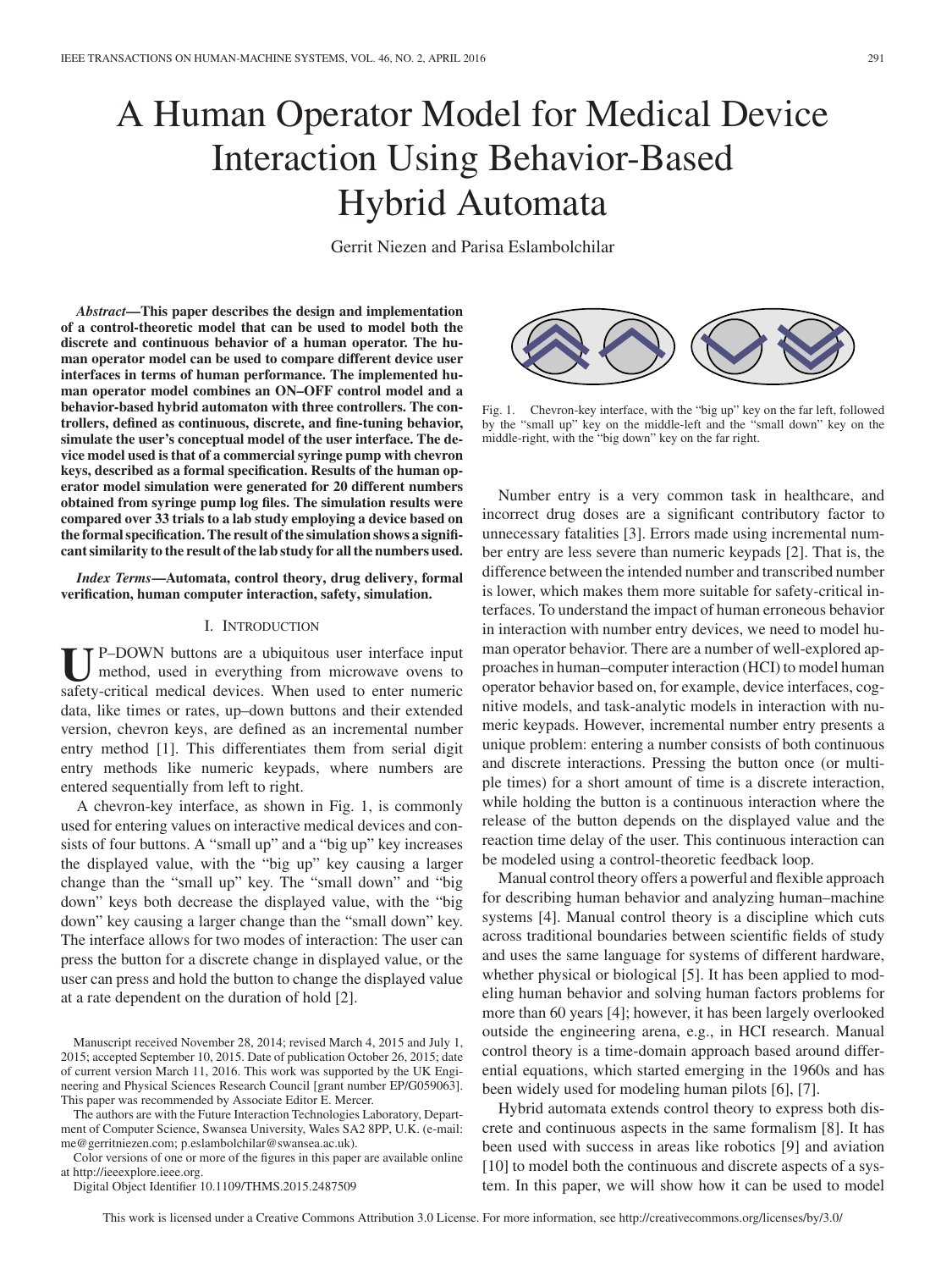both the continuous and discrete behavior of a human operator, using a chevron-key interface on a medical device.

The paper is organized as follows: First, we discuss the related work on user modeling, manual control theory, and hybrid automata. We then introduce our human operator model using behavior-based hybrid automata and manual control. A device model that interacts with the human operator model is then described. The results of a comparison study, where the human operator model is compared with a lab study, is shown to validate the model. This is followed by a discussion and conclusions.

## II. RELATED WORK

## *A. User Models in Human–Computer Interaction*

In this section, we consider some of the approaches in HCI that attempt to model human behavior, i.e., the user. In these approaches, the human operator's behavior is determined by device interface models, cognitive models, or task-analytic models of human behavior.

*1) Using Device Interfaces to Define User Models:* With respect to formal modeling in HCI on device response to human behavior, the existing approaches use formal verification to determine four logic property categories for human–device interface models, identified by Campos and Harrison [11]: reachability [12], [13], visibility [13], [14], task related [12]–[14], and reliability [12], [14]. Campos' and Harrison's [11] work has been extended to heuristically assess usability using formal verification, or the output of formal verifications in HCI. For example, Hussey *et al.* [15] identified four usability properties: task efficiency, reuse, robustness, and flexibility. Kamel and Aït-Ameur [16] showed how four usability properties specific to multimodal human–device interfaces could be evaluated formally: complementarity, assignation, redundancy, and equivalence. Kamel *et al.* [17] also provided temporal logic patterns for verifying the "adaptability" of a multimodal interface: For a given initial state (which may encompass a condition where a particular modality is not available), the human operator will always be able to eventually find a way to reach a goal state.

Bolton *et al.* [18] provided a review of formal verification approaches to evaluate human–automation interaction. They identified two broad categories of formal verification approaches: those that focus on the analysis of the user interface of the system, and those that focus on the analysis of how the system is (supposed to be) used. Approaches in the first group typically use a model of the user interface under analysis, proving properties of the interface that are relevant to the operation of the system. Examples of properties include usability principles, mode confusion properties, and user-related safety requirements. To help focus on user relevant issues and behavior, the inclusion of mental models or knowledge models has been used to augment the analysis. Approaches in the second group work either with task models (see Section II-A3) of how the users are supposed to use the system or with cognitive models (see Section II-A2) of the mental process that drive that behavior.

Using a formal model of a device–user interface can inform whether certain situations and certain human behavior may contribute to a failure in interaction between a device and a user. Although the verification models are extremely powerful, they suffer from certain limitations [18]. One of the limitations is that traditional model checking is applied to systems that can be modeled with discrete variables. However, systems can have continuous quantities, and current techniques can handle systems models with no more than a half-dozen continuous variables.

Campos *et al.* [19] presented a systematic formal method for analyzing interactive systems that was based on resources rather than prescribed behavior. They argued that a *resource-based approach* can help to identify potential usability problems by exploring what should be available at the interface to support users. Using two commonly used infusion pumps as examples, they showed that this approach provides a means of comparing devices designed to support the same activities iteratively. Campos *et al.* showed that the presence of resources introduced a notion of plausibility and a more realistic conception of user behavior, which was based neither on rigid plan following nor random behavior.

Another approach is to encode assumptions about the user directly into the model, that is, joint models of user and device [20]. The approach could be characterized as embedding elements of a user model into the device model and thereby constraining the behaviors of the system being analyzed. In this case, the separation between device model and user assumptions is less clear potentially, and this can bias the user assumptions toward those that are needed to make the system work. By working with assumptions at a resource level [19], a clear separation is made between models and assumptions about users as expressed in terms of resources. These models are also relatively easy to build and the outputs are straightforward, providing a way for the HCI expert to contribute to a more rigorous analysis.

The approach we describe in Section II-C, similar to the resource-based approach, does not "prove" usability of the system, but rather identifies and investigates plausible and interesting behaviors to find and to fix usability problems and to investigate the effectiveness of different user strategies for achieving goals.

*2) Using Cognitive Models to Define User Models:* Cognitive models in HCI take into account the user's capabilities. Human cognition can be modeled as part of a formal system and then verified, i.e., what actions the user will use to interact with the system. These methods let the analyst formally verify that the system will always allow the operator to achieve their goals with a set of cognitive behaviors. These methods can also identify situations where the human operator fails to achieve his desired goals, or drives the system into dangerous operating conditions.

Programmable user models (PUMs) [21] are cognitive models that capture the knowledge and cognitively plausible behavior an operator is able to use when interacting with an interactive device, and implement them as part of a formal system model [22], [23]. PUMs take into account the goals of interaction with the device that the operator wishes to achieve, the operator's knowledge of the device, the information available to the operator through the interface (feedback), and a set of actions the operator can perform to interact with the device. The operator, at any moment of interaction with the device, uses knowledge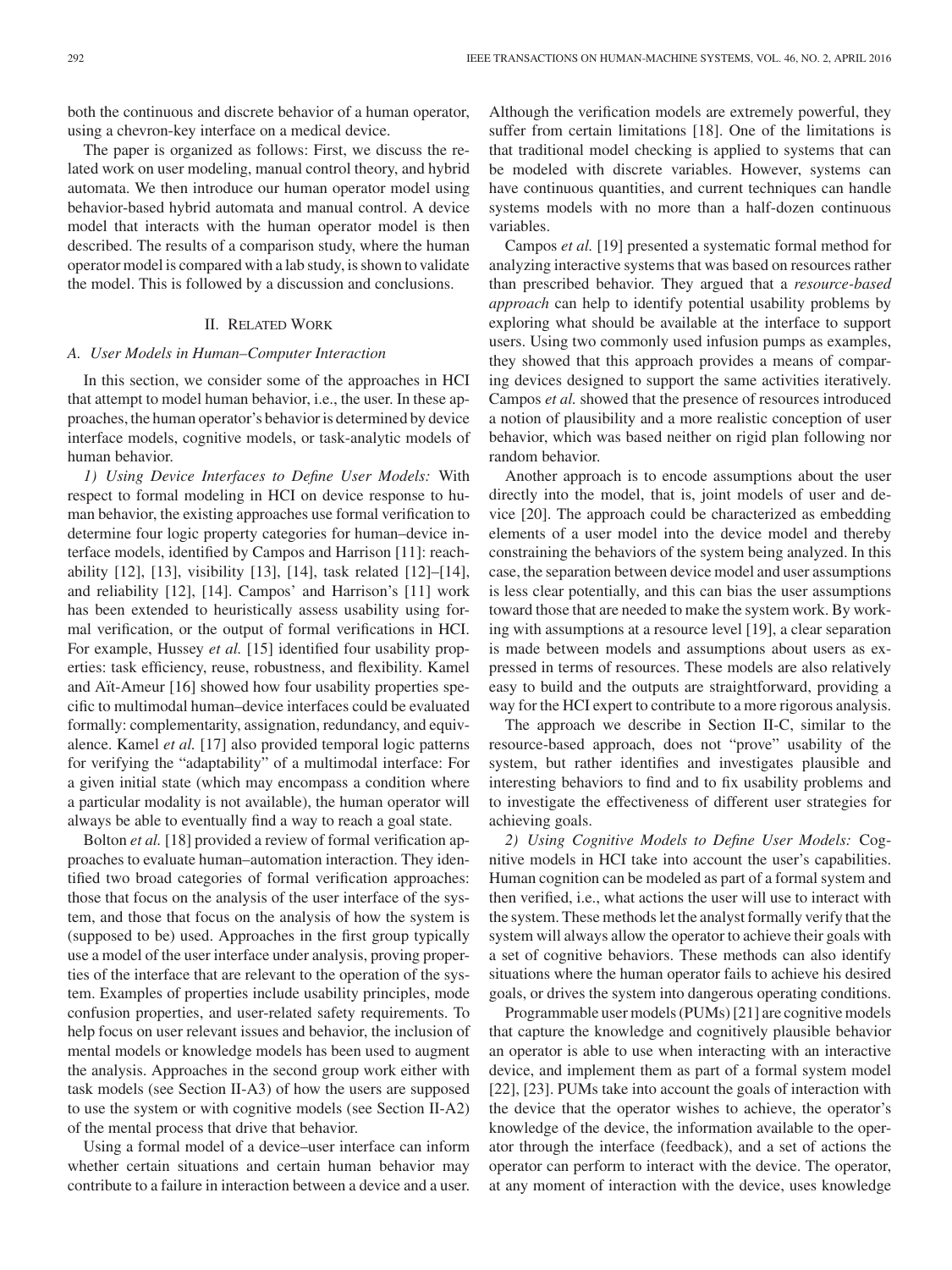about the device and currently available feedback to decide on the next action(s) to achieve his goals. PUMs have been evaluated using formal verification with both theorem provers [24] and model checkers [25].

These models have at least one advantage over Goals, Operators, Methods, and Selection rules (GOMS), a description of how to calculate the time to accomplish tasks [26], [27], where it assumes the participants involved in interaction are well practiced and make no errors during task execution. With GOMS models, reliable estimated times must be available for all components in the task [28].

PUMs have been used to model different classes of human operator (expert versus novice) [29] in order to investigate when different types of operators may perform different errors when interacting with an automated teller machine (ATM). Keystrokelevel timing analysis [26], [27] have been added into Curzon *et al.*'s [29] framework and used to evaluate timing performance of a human operator interacting with the ATM [30]. Similar to GOMS, KLM timing analyses estimate time with the provision that the sequence of actions required to perform a task is executed without error.

Cognitive models of users interacting with devices model human behavior explicitly and represent the cognitive basis for erroneous behavior, for example, they provide additional insights into safety, usability, skills, cognitive load, and salience. However, these analyses require each cognitive mechanism to be incorporated into the model. As such, they are likely to overlook certain behaviors in interaction.

*3) Task Analytic Models of Normative Human Behavior:* Task analytic models are commonly used to model human task behavior as sequences of activities to fulfill the goals of interaction with an interactive device [31]. Although these models are not concerned with modeling cognitive concepts such as attention and memory, they can model abstractions of these in order to model the user as a simple input–output system, where inputs can come from the user goals, the environment, or interfaces; and outputs are user actions [32].

These models have been used in the evaluation of human operator performance for a variety of purposes including usability evaluation [27], [33], timing analysis of human tasks [27], and alerting systems [34], [35]. Researchers have shown the usability of formal methods in verifying human operator behavior encompassed by task analytic models accomplishing their desired goals and/or avoiding dangerous system operating modes [35], [36]. Some models have been extended to incorporate erroneous human behavior into task models so that their impact can be evaluated as part of the formal verification [31], [36].

Task analytic models are computational structures and have been represented by some researchers as communicating state charts [37]. For example, Degani and Heymann [38] incorporated human task models into state chart models of a human– device interface and used them to explore human operator behavior during an irregular engine start on an aircraft. A Petri netbased formalism has been used in modeling human task behavior in a waste fuel delivery system to test the system's safety [39].

Bolton *et al.* [31] argue that task analytic models, such as operator function model [40] and enhanced operator function



Fig. 2. Quasi-linear model of the human operator.  $Y$  is the linear transfer function;  $u(t)$  is the linear response;  $n(t)$  is internal noise (reflected noise in the perceptual and motor systems of the operator); and  $o(t)$  is the quasi-linear response. The noise is generally presumed to be uncorrelated with any input signal. Adapted from [45].

model [41], can be represented using discrete graph structures and that they can include human behavior in formal system models. A number of researchers have taken this approach forward [13], [39], [42], [43], and these works show that in the context of safety for example, the system will always operate safely if the users adhere to the modeled behavior. This highlights one of the limitations of these models: The analyses provide little or no insight into the impact of erroneous human behavior (unless manually incorporated into the task behavior model) [31]. Moreover, continuous interaction behavior and even the devices are not taken into account.

# *B. Manual Control Theory and Human Operator Models*

Manual control is the study of humans as operators of dynamic systems. Early research focused on the human element in vehicular control [44]. In order to predict the stability of the full system, designers included mathematical descriptions of the human operators along with the descriptions of the vehicle dynamics. Applications of manual control theory have been modified and extended to applications in HCI. Humans are regularly asked to position the cursor on a menu, drag the scrollbar and other tracking and positioning tasks. Thus, the human operator can be modeled using the tools of manual control theory. It provides insights into the basic properties of human performance and facilitates the ability to predict the performance of human–machine systems [45].

Human behavior is nonlinear, but linear analysis still provides important insights into human performance and linear models may be able to give reasonable predictions for some situations. Research in manual control theory has led to the development of a quasi-linear model of the human operator, shown in Fig. 2. The quasi-linear model is an attempt to represent the human operator as a linear differential equation with internal noise, which is assumed to arise from perceptual or motor processes internal to the human operator [45].

Fig. 3 illustrates a typical 1-D tracking experiment. The human operator, represented as Y with internal noise  $n(t)$ , is instructed to follow a quasi-random input signal,  $r(t)$ . The error,  $e(t)$ , is displayed in a compensatory tracking task. Control responses,  $o(t)$ , are typically made with a joystick or more generally a controller, *C*, and these control responses are input to a plant (e.g., computer)  $Y_p$ . The output of the system,  $y(t)$ , is the response of the computer.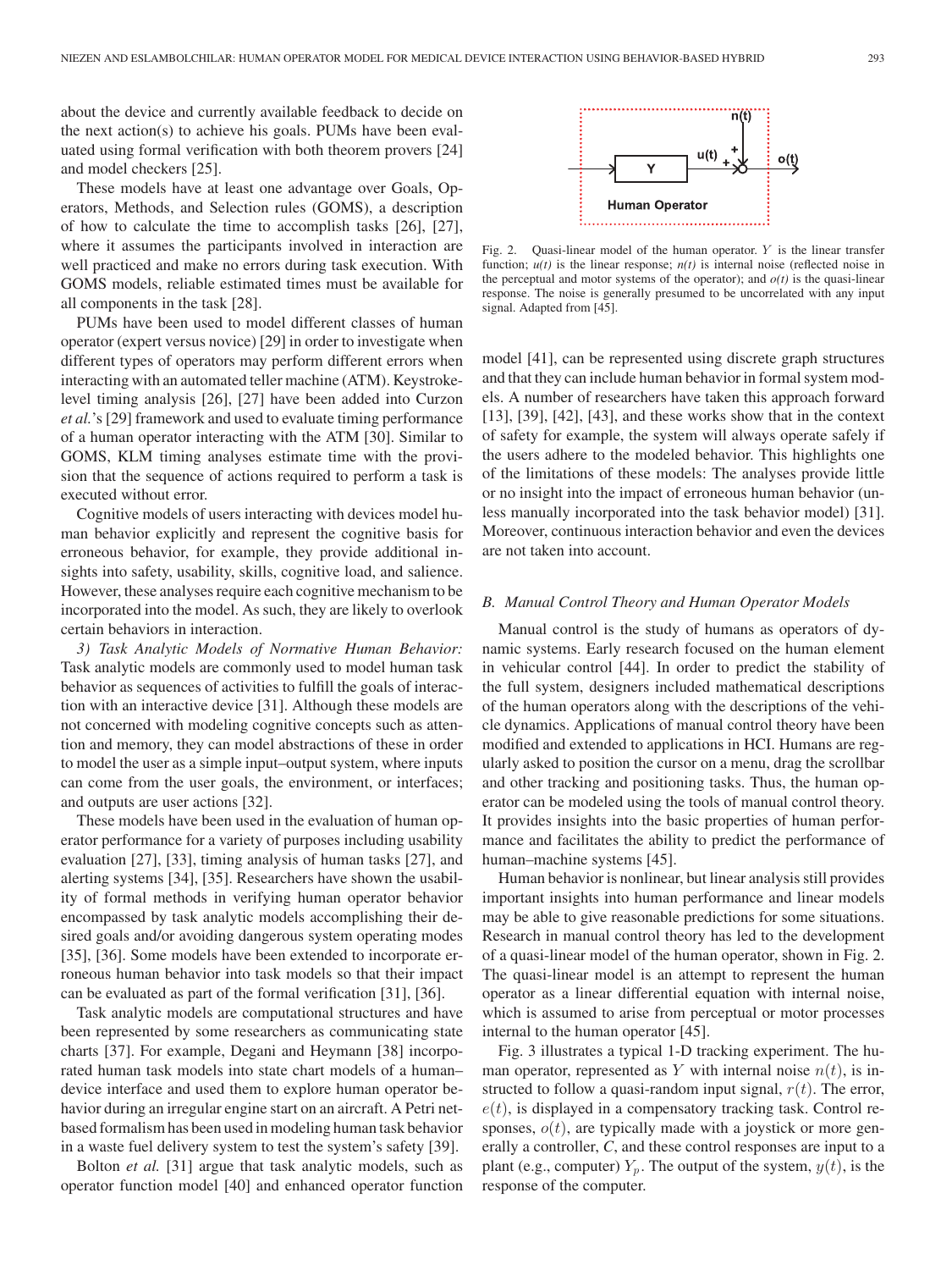

Fig. 3. Typical 1-D compensatory tracking task. Adapted from [45].

### *C. Hybrid Automata and Human Operator Models*

Hybrid automata are formal models to describe systems that contain both continuous dynamics and discrete switch logic [46]. A hybrid automaton is a finite-state machine with a set of continuous variables whose values are described by ordinary differential equations.

In behavior-based robotics, a robot has a library of useful controllers, called behaviors [9]. The robot can switch between these behaviors based on how its environment changes, for example, switching from going-to-goal behavior to avoiding obstacles. These switched systems are modeled as hybrid automata. This suggests that human operator behavior can also be modeled using hybrid automata.

Oishi *et al.* [47] modeled a hybrid system for semiautomated aircraft landings. It was used to verify that the cockpit interface provides the pilot with enough information to safely decide between landing a plane or performing a go-around manoeuvre. Hybrid automata were used to model the nonlinear aircraft dynamics, but the pilot as controller did not form part of the model.

Doherty and Massink [48] explored the use of hybrid automata for the specification and analysis of interactive systems, modeling the discrete and continuous aspects of the system itself, but only the discrete aspects of the user. They suggested that dynamic systems theory could be used to describe the complex dynamic behaviors of both the system and the user, using a combination of hybrid automata and manual control theory. This is the approach we explore in this paper. Even though automata theory is commonly used in the field of HCI [49]–[51], hybrid automata have not yet been explored for its applications in HCI to model both discrete and continuous interaction.

In this paper, we present a technique based on hybrid automata where discrete and continuous quantities of an interactive system (human operator and device) are taken into account. Our technique uses well-established controllers in manual control theory [45], [52] to simulate the user's conceptual model of the user interface, i.e., an infusion pump with four chevron keys. We define these automata as *behavior-based hybrid automata*, where each state in the automaton describes a different type of behavior used by the human operator, defined as continuous, discrete, and fine-tuning behavior.

In a closed-loop interaction between a user and a device, when simulating human operator behavior, the device behavior also needs to be simulated. Device models of infusion pumps created for software verification purposes can be plugged into our model. In the remainder of this paper, we discuss the implementation of our human operator model, a device model



Fig. 4. Young and Meiry's ON–OFF control model for the human operator.

that interacts with the human operator model and the results of a model validation study, where the human operator model is compared with a lab study.

# III. MODELING THE HUMAN OPERATOR

#### *A. Modeling Continuous Behavior*

In conventional human operator models, the operator observes a continuous output display and controls the device using a continuous input device like a joystick or a steering wheel. This makes sense for tasks like piloting an aircraft or driving a car and is handled well by the quasi-linear model described in Section II-B. However, a large number of modern tasks consist of short discrete inputs using buttons that are either ON or OFF. In the 1960s, Meiry [52] discovered that a human operator using an ON–OFF control input behaves like an ideal relay, and that the same theory developed for relays and servos [53] could be used to describe and analyze discrete human behavior. Young and Meiry [54] proposed the ON–OFF control model for the human operator as shown in Fig. 4. The operator has a reaction time delay ( $e^{-\tau s}$ ) and the ability to generate lead (1 +  $T_L s$ ), but his/her output is restricted to a three-level switch operation. The remnant noise term  $N(s)$  accounts for uncertainty in the triggering of the switch. The output of the human operator model  $(+K, -K \text{ or } 0)$  is then fed to the controlled element, that is, the device input. The device output is fed back to the human operator, where the error is the difference between the displayed value and the desired target value.

A delay in a control-theoretic model means there is no response for some initial time interval after the control input is applied, and as such can be used to model reaction time responses. A lag, on the other hand, means that there is a gradual response after a control input is applied. All objects in the physical world exhibit some form of lag or delay [55], as changes in the world are continuous. Interactive devices do not exhibit lags, but they do exhibit delays, usually referred to as latency.

The three-level switch component shown in Fig. 4 can be used to model a single button, but what if there is more than one button, as is the case with a chevron-key interface? As part of their work on developing the theory behind relay controllers, Flugge-Lotz and Taylor [56] created a discontinuous controller that can switch between four discrete levels, as shown in Fig. 5. We can use this second-order controller to simulate the human operator switching between different device inputs, i.e., the small up, small down, big up, and big down buttons, where each device input is mapped to one of the four discrete levels of the controller.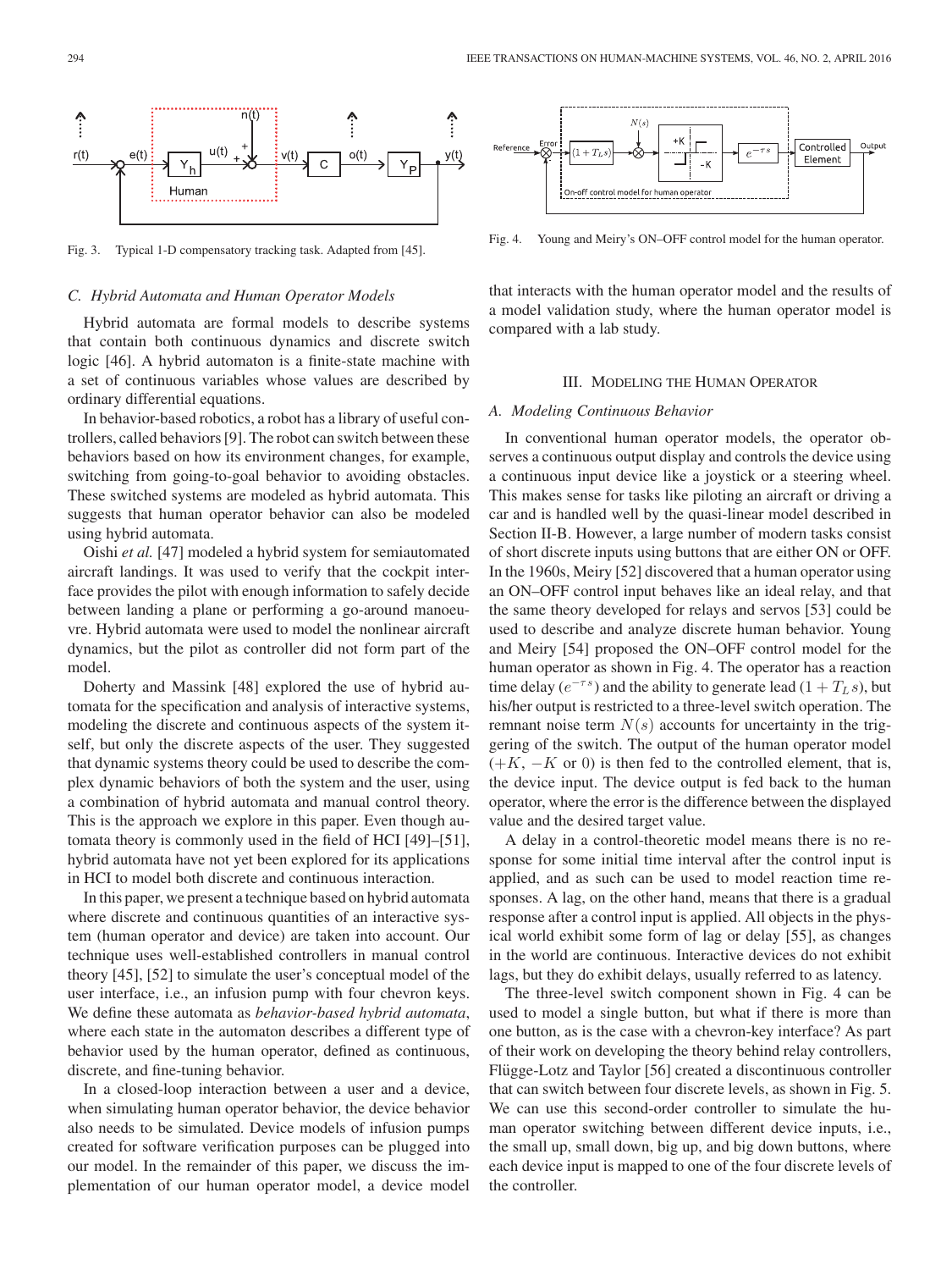

Fig. 5. Discontinuous controller with four levels.

TABLE I STEPWISE SWITCHING FUNCTIONS MAPPED TO CHEVRON-KEY INPUTS

| $\beta_m$ | $\beta_m$ value | Chevron key  |
|-----------|-----------------|--------------|
| $\beta_0$ | $-10$           | "big down"   |
| $\beta_1$ | $-1$            | "small down" |
| $\beta_2$ | 1               | "small up"   |
| $\beta_2$ | 10              | "big up"     |

In order to represent four discrete values, we make use of a switching criterion incorporating two signum functions as defined by Flügge-Lotz and Taylor [56]:

$$
\beta_m = k_1 \text{sgn}(e(t)) - k_2 \text{sgn}(\dot{e}(t)) \tag{1}
$$

where  $k_1$  and  $k_2$  are positive constants, such that  $\beta_3 = -\beta_0 =$  $k_1 + k_2$ ,  $\beta_2 = -\beta_1 = k_1 - k_2$ , and  $\dot{e}(t)$  is the derivative of the error signal  $e(t)$ . This switching rule has been shown experimentally [53] to give good performance for a variety of inputs including step functions, triangular waves, and random inputs. It switches between levels as to maintain a small instantaneous error between input and output. That is, if the sign of the instantaneous error and the rate of change is the same, small levels  $(\beta_1, \beta_2)$  will be selected, while a difference in sign will cause the large levels  $(\beta_0, \beta_3)$  to be selected.

To model the difference in effect that a large chevron key has in comparison with a small chevron key, we set  $\beta_3 = 10$  and  $\beta_2 = 1$ . Solving for  $\beta_3$  and  $\beta_2$  in (1) gives

$$
k_1 = \frac{11}{2}, \ k_2 = \frac{9}{2}.
$$
 (2)

This gives us four stepwise switching functions that we map to the four chevron keys as shown in Table I.

#### *B. Switching Between Continuous and Discrete behavior*

We can model both the discrete and continuous behavior of a human operator using a behavior-based hybrid automaton, as shown in Fig. 6.

The error signal  $e(t)$  is the difference between the displayed value and the reference value  $x_{ref}$ . When the system is initialized, the error signal is as large as the set point. Switching between continuous behavior and discrete behavior depends on the size of the error signal. We only consider switching at specific intervals, that is, when t mod  $\tau = 0$ , as the simulation depends on the interval period of the device model (see Section IV for more information).

To prevent oscillations for smaller set points, the point at which we switch to discrete behavior needs to be proportional to the size of the set point. For large initial set points, that is, where  $x_{\text{ref}} > 100$ , we switch from continuous behavior to discrete behavior when  $e(t) \leq 100$ . For smaller set points, the moment at which we switch changes proportionately to a specified switch sensitivity  $\alpha$  and the set point, that is we switch from continuous behavior to discrete behavior when  $e(t) \leq \alpha x_{\text{ref}}$ .

When operating under continuous behavior, we use the dynamics

$$
u(t) = k_p \Big( k_1 \text{sgn}(e(t)) - k_2 \text{sgn}(\dot{e}(t)) \Big) \tag{3}
$$

where  $u(t)$  is the input signal,  $k_p$  is the controller gain, and the Flügge–Lotz equation in  $(1)$  is used as the stepwise switching function. As derived in the previous section, we set  $k_1 = \frac{11}{2}$ and  $k_2 = \frac{9}{2}$ . Under these conditions, switching between the four buttons is equally likely and depends on both the current and the previous error.

When operating under discrete behavior, we use the dynamics

$$
u(t) = k_p \Big( k_1 \text{sgn}(e(t)) - k_2 \text{sgn}(\dot{e}(t)) \Big) \Pi(t - n\tau) \quad (4)
$$

where we introduce the term  $\Pi(t - n\tau)$ . The rectangle function  $\Pi(x)$ , also called the gate function, pulse function or window function, is defined by

$$
\Pi(x) = \begin{cases}\n0, & \text{for } |x| > \frac{1}{2} \\
\frac{1}{2}, & \text{for } |x| = \frac{1}{2} \\
1, & \text{for } |x| < \frac{1}{2}.\n\end{cases}
$$
\n(5)

 $\Pi(x)$  is 0 outside the interval  $\left[-\frac{1}{2},\frac{1}{2}\right]$  and unity inside it. We use a periodic version of  $\Pi(x)$  to generate a pulse train (also called a pulse wave) that simulates the human operator pressing and releasing a button in rapid succession.  $n$  is incremented for each iteration of the simulation.

We define  $c(t)$  to be the number of times the output  $y(t)$ crosses the set point value  $x_{ref}$ . If the output value overshoots the target value three or more times (such that the number of crossings  $c(t) > 2$ , and the error is small  $(e(t) < 1.0)$ , a third kind of behavior is simulated which we call *fine-tuning*. It is simulated using the dynamics

$$
u(t) = k_p(k_1 - k_2)sgn(e(t))\Pi(t - n\tau).
$$
 (6)

This means only the small chevron buttons are utilized, as  $k_1 - k_2 = \beta_2 = -\beta_1$  correspond to the small chevron buttons in Table I, and corrections are made based only on the current error. This is to simulate the heuristic used by human operators to use finer-grained control when overshooting multiple times.

#### *C. Modeling Noise and Delay*

Any reasonable mathematical model of the human operator must include the various psychophysical limitations, or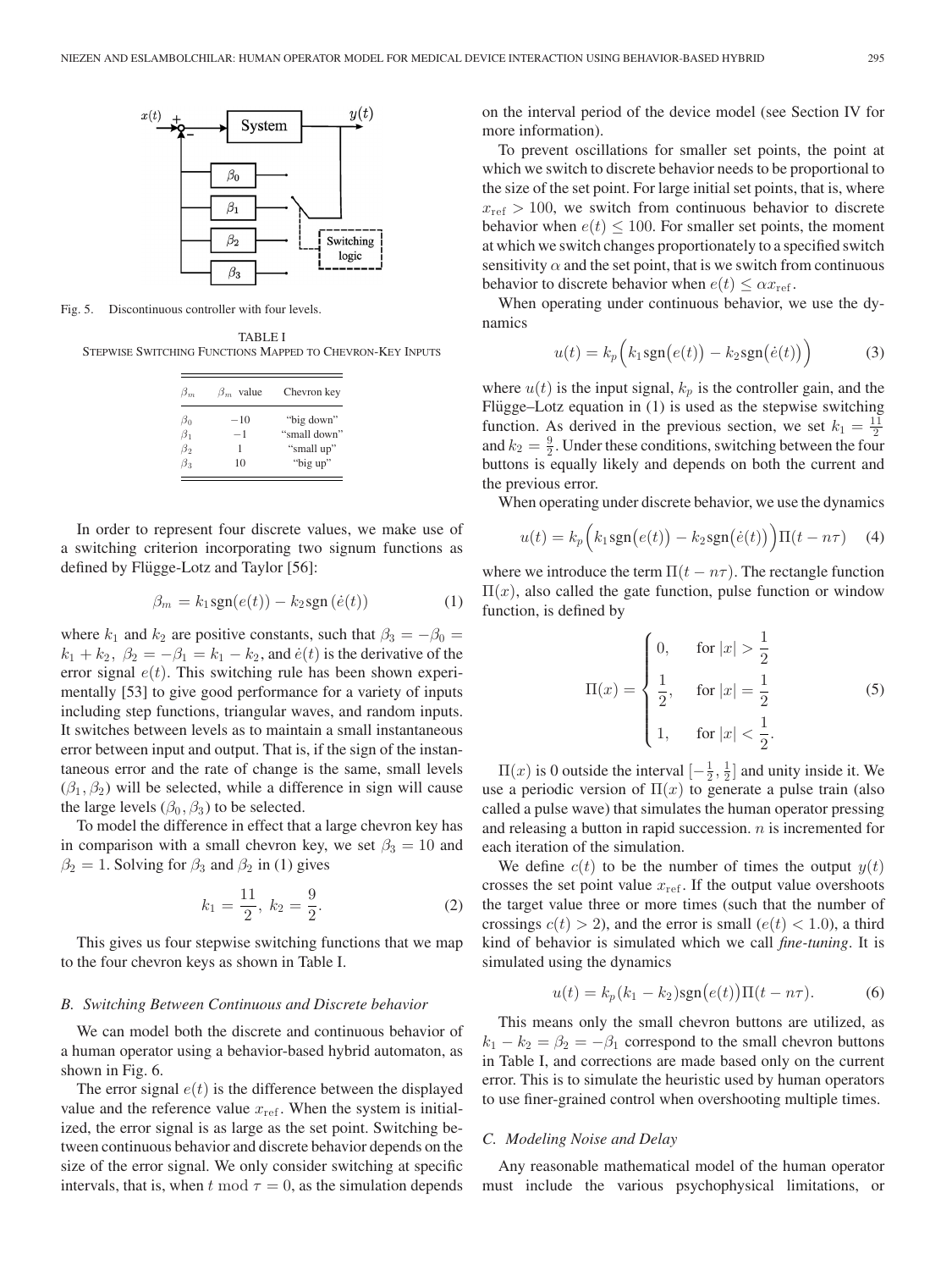

Fig. 6. Behavior-based hybrid automaton describing discrete, continuous, and fine-tuning behavior of human operator using a chevron-key interface.

errors, in observing the display output and executing control inputs [57]. *Noise* in this context means the random fluctuation or disturbance in a signal. As described in Section II-B, a noise signal is used to model the imperfect perceptual processes, called observation noise, and the imperfect motor processes, called control noise, that are internal to the human operator. This noise is assumed to be uncorrelated with the input signal. Sheridan and Ferrell [58] reported observation noise to be typically about 3% and control noise to be typically around 1% of their respective signal variances.

There are various time delays associated with the visual central processing and neuromotor pathways of the human operator [57]. There is a finite time during which information is processed, given as the time for the perceived signal to be transformed and communicated to the effector, that is the hand on the input device [45]. To model this reaction time delay, we delay  $u(t)$  by a variable number of time steps within a specified range. Sheridan and Ferrell [58] reported the time delay to be typically around 150 ms, with Kleinman *et al.* [57] describing values between 150 and 250 ms.

The implemented human operator model, combining the ON–OFF control model from Section III with the behaviorbased hybrid automaton from Section III-B, is shown in Fig. 7. The reference signal,  $x_{ref}$ , is the target value that the operator is trying to reach. This target value is usually static, but can also change over time. The error  $e(t)$  is the difference between the perceived value on the output display and  $x_{ref}$ . The noise source described above is added to the error signal, which is then passed into the hybrid automaton. The value generated by the hybrid automaton and delayed by the reaction time delay

described above is the control signal that is sent to the device. The output of the device completes the feedback loop.

## IV. MODELING DEVICE BEHAVIOR

When simulating human operator behavior, the device behavior also needs to be simulated. We wanted to model user interaction with medical devices utilizing chevron-key interfaces. Fortunately, device models of infusion pumps created for software verification purposes can be plugged into our model.

Modeling of devices first involves developing a version that can be analyzed using model checking, and then transformed systematically into a form that is analyzed using theorem proving [59]. This second analysis is done using Prototype Verification System (PVS), a state-of-the-art theorem prover. The device model, a PVS specification, is then validated against the physical device using a combination of plausibility properties and simulation.

PVSio-web [60] is a tool used for the rapid prototyping of device user interfaces in PVS. It makes use of PVSio, a component of PVS that allows for the exploration of the behavior of a PVS specification. The backend of PVSio-web executes PVS and PVSio on-demand, type-checking both the PVS specification of the device interface as well as executing the PVS specification according to PVSio commands.

To connect the device model to our human operator model, we use the standardized WebSocket protocol [61], enabling bidirectional communication between the human operator model and the PVSio-web tool, as shown in Fig. 8. As such, the device behavior is simulated within PVSio-web and the user behavior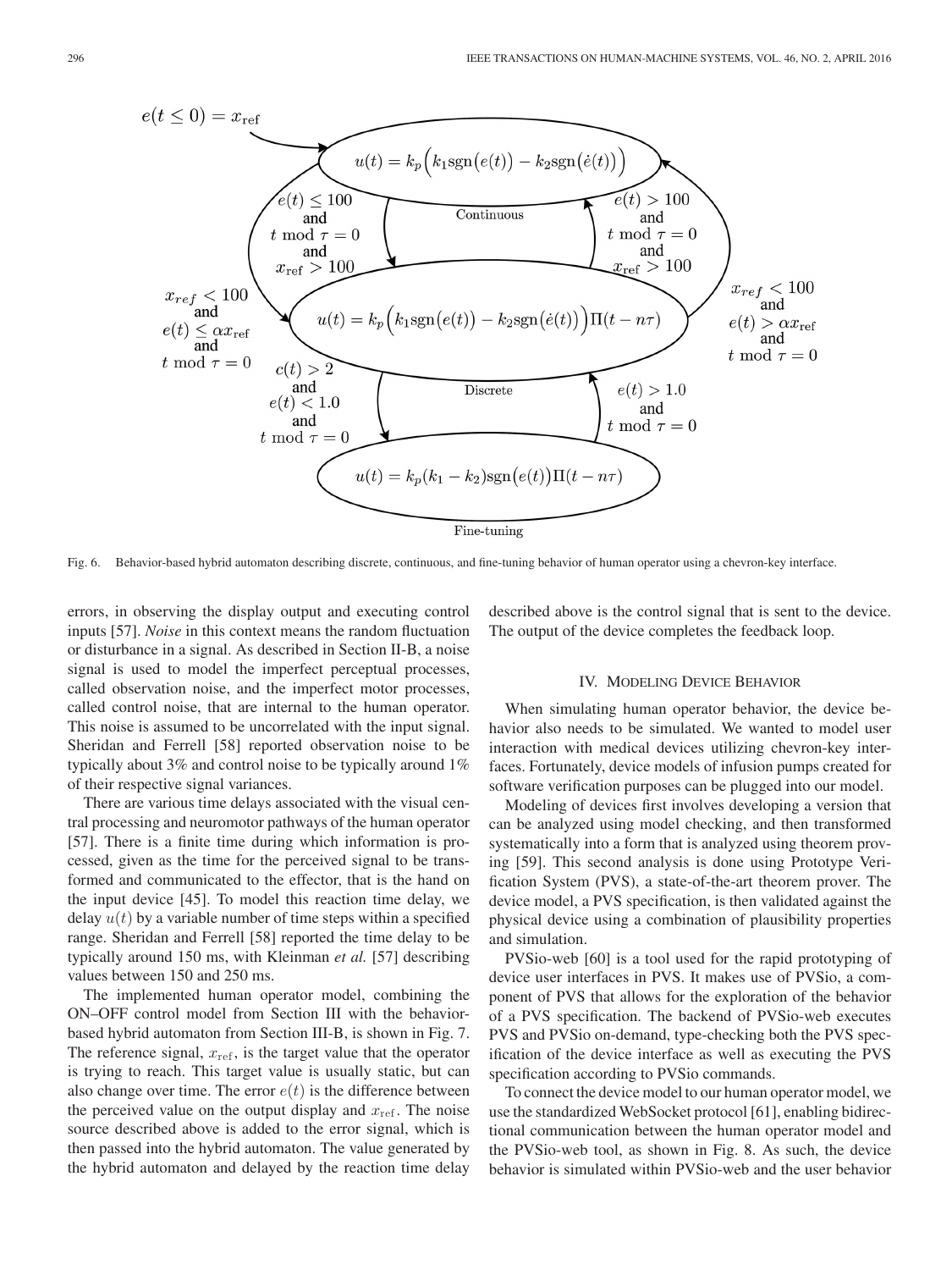

Fig. 7. Human operator model, combining the ON–OFF control model with a behavior-based hybrid automaton.



Fig. 8. Architecture of device model, showing links to human operator model using WebSockets.

is simulated within our human operator model. This allows us to make use of different device models that have been developed for use with PVSio-web. Key presses from the human operator model are translated into PVSio commands and used as input to the device model, with the device display output generated by the device model used as input to the human operator model. PVSio-web performs the functionality required by the *Device* component in Fig. 7.

## V. EXPERIMENTAL SETUP

The model was implemented in the Python programming language using a minimalistic software framework for feedback control by Janert [55]. The implementation is made available as an open-source tool [62].

To initialize the human operator model, we set  $u = 0$  and the switch sensitivity  $\alpha = 0.1$ . We set  $k_p = 1$ ,  $k_1 = 5.5$ , and  $k_2 =$ 4.5 using the results from (2). Parameters were selected based on the experimental results of an arbitrarily chosen number. The noise follows a normal (Gaussian) distribution with mean  $\mu = 0$  and standard deviation  $\sigma = 10$ . To smooth the noise, a finite impulse response filter with nine filter coefficients and a cutoff frequency of 0.1 Hz is used. For setpoints with two decimal places, this noise level is too high and the standard deviation is reduced to  $\sigma_{\text{small}} = \frac{\sigma}{10} = 1$ . A variable delay of maximum two time steps was used, and the simulation ran for a maximum of 160 time steps.

The device model used is that of a commercial syringe pump with chevron keys described in [60] and derived as a PVS specification in [63]. Each time step in the device model is assumed to be 220 ms. The device model was running on an instance of PVSio-web, on the same computer running the human operator model simulation.



Fig. 9. Physical prototype used in the lab study.

The numbers used in the experiment were obtained from the log files of 60 syringe pumps located in the university hospital. The log files were anonymous and contained no personal information. Twenty numbers were selected randomly from the logs, where all numbers had a decimal part and ranged from 0.26 to 83.3.

# *A. Validation Study*

In [2], Oladimeji *et al.* performed a lab study where the participants entered the numbers from the log files on a physical prototype shown in Fig. 9. It serves as a comparison for the human operator model. Thirty-three participants (22 female) took part in the study, with five participants (15%) indicating that they were familiar with the chevron interface from use in digital stop watches and alarm clocks. Each participant had a training session where they tried using the interface by entering ten numbers. The experiment involved entering 20 numbers,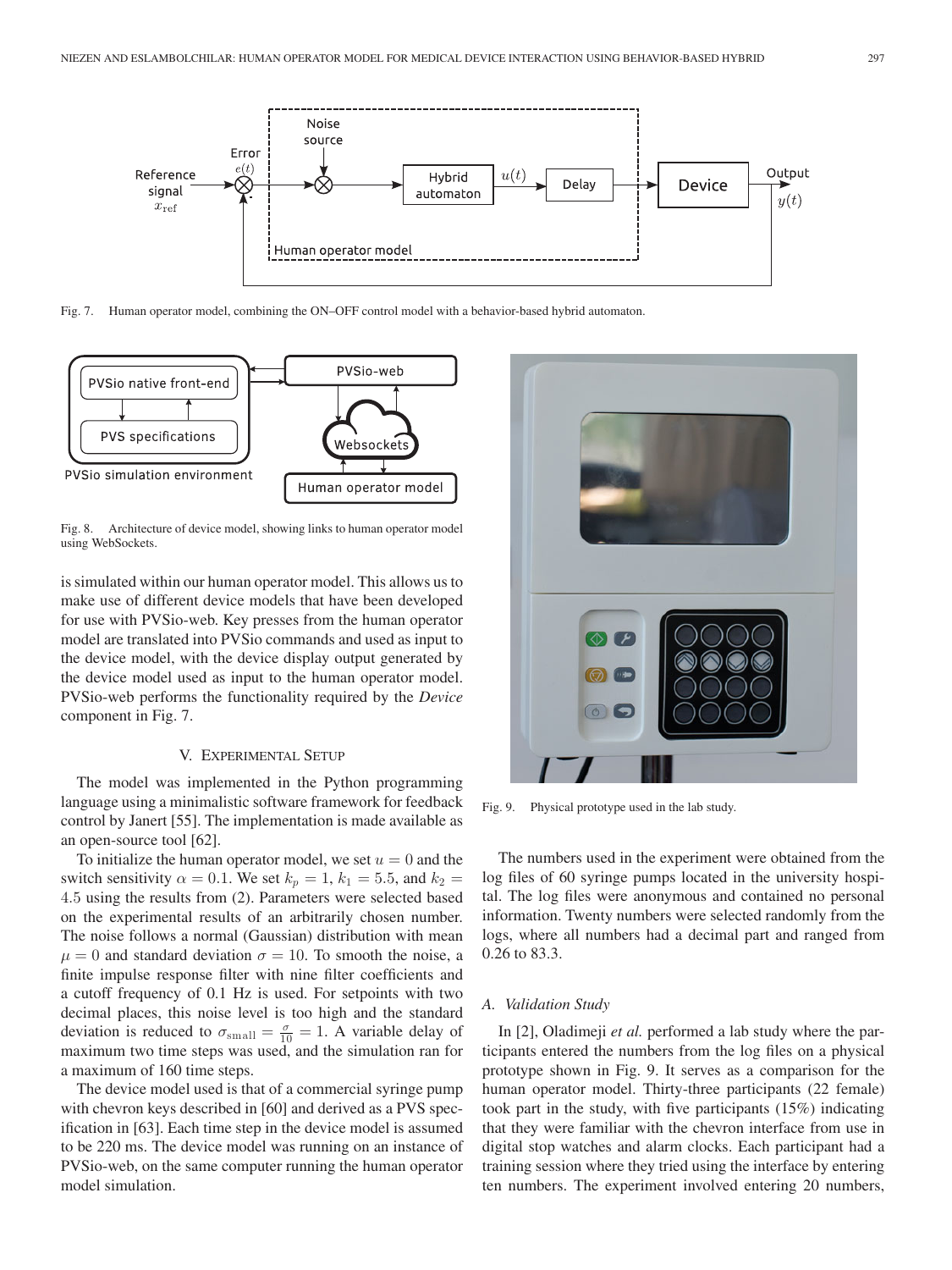

Fig. 10. Entering a large set point (56.7) by 33 participants during the lab study, plotted on same axes.



Fig. 11. Entering a large set point (56.7) with 33 iterations of the simulation, plotted on same axes.

with instructions given to emphasize either speed of entry or accuracy having no statistically significant effect.

Interactions logged on the interface included button presses and releases as well as incremental changes of the numeric value, while a button is being held down. For each interaction logged, a timestamp, the button receiving the interaction and the value on the screen were recorded. This allows us to compare the human operator model with participants over the duration of entering a number using the chevron-key interface.

# VI. RESULTS

In Fig. 10, the results of the lab study for a large set point (56.7) is shown. Thirty-three participants are plotted on the same axes, showing a maximum overshoot of 70 and a mean time to finish of  $19.7 \pm 5.9$  s. For the same set point, a simulation of 33 iterations is shown in Fig. 11, also showing a maximum overshoot of 70 with a mean time to finish of  $21.4 \pm 5.5$  s.

In Fig. 12, the results of the lab study for a small set point of 6.7 is shown. The maximum overshoot is 8 and the mean time



Fig. 12. Entering a small set point (6.7) by 33 participants during the lab study, plotted on same axes.



Fig. 13. Entering a small set point (6.7) with 33 iterations of the simulation; plotted on same axes.



Fig. 14. Entering a large set point (56.7) with 33 iterations of simulation; no simulated delay or noise.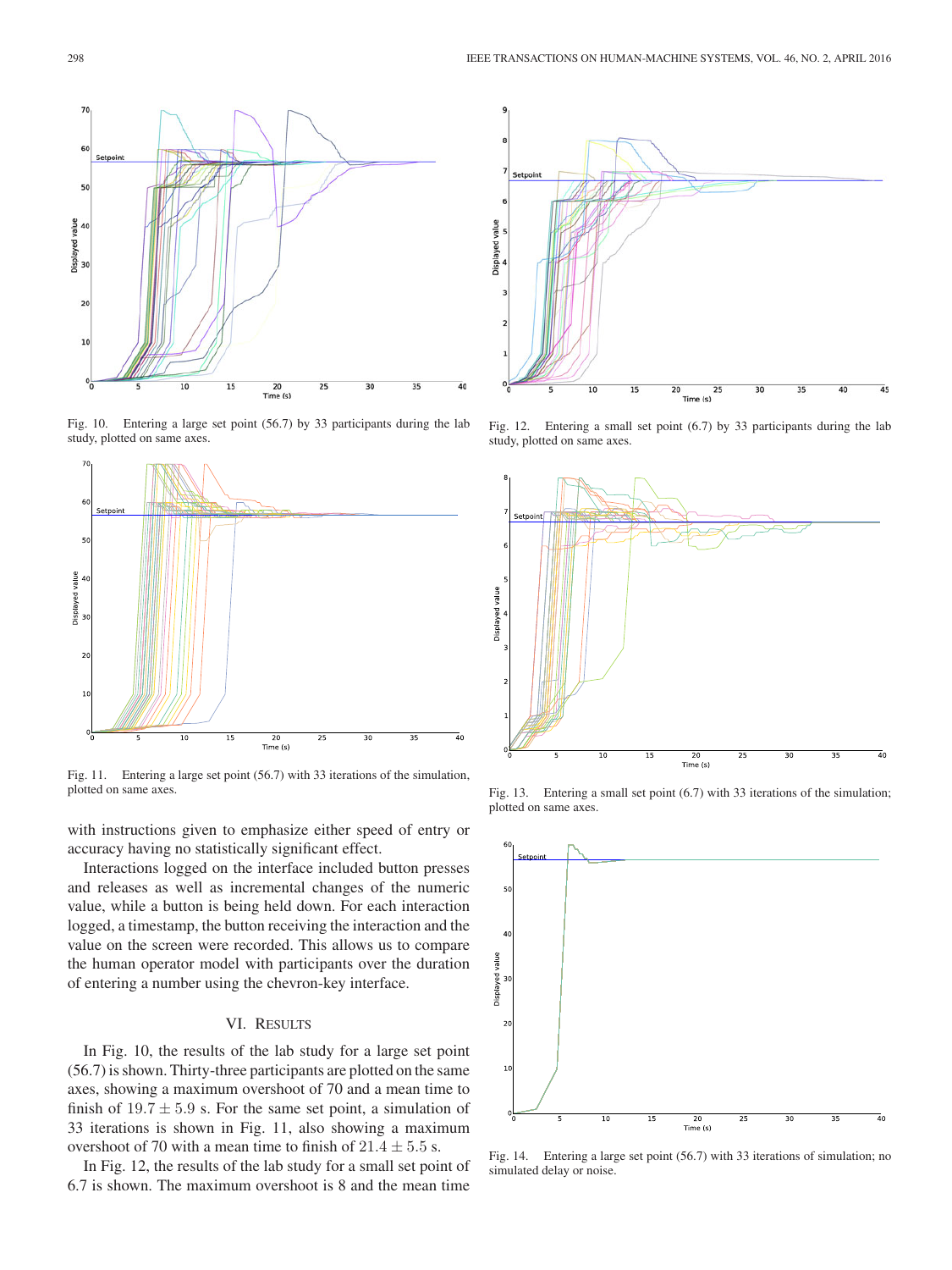

Fig. 15. Entering a large set point (56.7) with 33 iterations of simulation; with delay and no noise.



Fig. 16. Entering a large set point (56.7) with 33 iterations of simulation; with noise and no delay.

to finish is  $18.2 \pm 7.7$  s. For the same set point, the simulation run is shown in Fig. 13, with the same maximum overshoot of 8 and a mean time to finish of  $16.8 \pm 7.5$  s.

For a simulation run of 33 iterations and a set point of 56.7, with no reaction time delay and no noise introduced, the results are shown in Fig. 14. This simulates an "ideal" operator that performs with no error and with no reaction time delay and shows the minimum time and steps required to enter the value, for the dynamics used. To further demonstrate how the model works, the results of a simulation run of 33 iterations with only a delay, as well as only noise, are shown in Figs. 15 and 16, respectively.

Fig. 17 compares the simulation results to the lab study results for all 20 numbers, showing the mean time to finish and its standard deviation over 33 trials in a grouped bar plot.

Table II shows the *maximum overshoot range* of each number, which is the maximum value displayed by the device while entering each number over the range of 33 trials.

#### VII. DISCUSSION

With black-box validation, the overall behavior of the simulation model is considered, and validation is performed by comparing the model to the real world. If confidence is to be placed in a model, the outputs should be sufficiently similar to a real-world system when the same inputs are used [64]. When we compare the output of the model for a specific input, like the value 56.7, we see that 33 iterations of the simulation (see Fig. 11) are qualitatively similar to the real-world setup shown in Fig. 10. This is also the case for the smaller value 6.7, by comparing Fig. 13 (simulation) with Fig. 12 (real world). To calculate a confidence interval, we use

$$
\overline{X}_S - \overline{X}_R \pm t_{2n-2,\alpha/2} \sqrt{\frac{S_S^2 + S_R^2}{n}} \tag{7}
$$

where  $X_S$  and  $X_R$  are the simulation and real-world output mean, respectively,  $S_S$  and  $S_R$  are the standard deviations of the simulation and real-world output, respectively,  $n$  is the number of observations, and  $t_{2n-2,\alpha/2}$  is the value from the Student's t-distribution with  $2n - 2$  degrees of freedom and a significance level of  $\alpha/2$  [64]. This gives us a 95% confidence interval of −1.105 to 4.505 when using time to finish as the metric.

Comparing the mean time to finish of the simulation results with that of the lab study indicates similarity for the numbers used. When comparing 33 trials of a single number, both large numbers such as 56.7 (shown in Figs. 10 and 11), as well as smaller numbers like 6.7 (shown in Figs. 12 and 13) show very similar results over the 33 trials.

Looking at the lab study results in isolation, one may consider that some users are using a strategy of intentionally overshooting the target value and then reducing the displayed value. As the simulation model does not have any such programmed behavior or "intention," one would expect the amount of overshoot to be less. For example, one may consider that overshooting to 30.0 and then reducing to 12.5 may be a strategy. However, Table II shows that for almost half of the numbers, the maximum overshoot range is the same for both the lab study and the simulation. Comparing Figs. 10 and 11 for 56.7, as well as Figs. 12 and 13 for 6.7, shows the same amount of maximum overshoot for both values (70.0 for 56.7 and around 8.0 for 6.7). This could indicate a flaw with the design of the user interface itself, as it looks to be quite common for someone to overshoot significantly, reaching 8 when the target value is 6.7, or from 50 to 70 instead of 60 when the target value is 56.7.

The mean maximum number of crossings for all the numbers in the lab study is  $c_{\text{max}} = 2.7 \pm 1.2$ . This was calculated by counting the largest number of crossings of the 33 trials for each number.  $c_{\text{max}}$  was used to determine the transition condition  $c(t) > 2$  as the maximum number of crossings before the simulation goes from discrete behavior to fine-tuning behavior, as in Fig. 6.

Chevron-key interfaces show a high degree of idiosyncrasy as implemented in current systems. When holding down a key, the rate of change or *velocity* of the displayed value changes quite abruptly, as can be seen during the first 5 s of the simulation in Fig. 14. During this time, there are two abrupt changes in how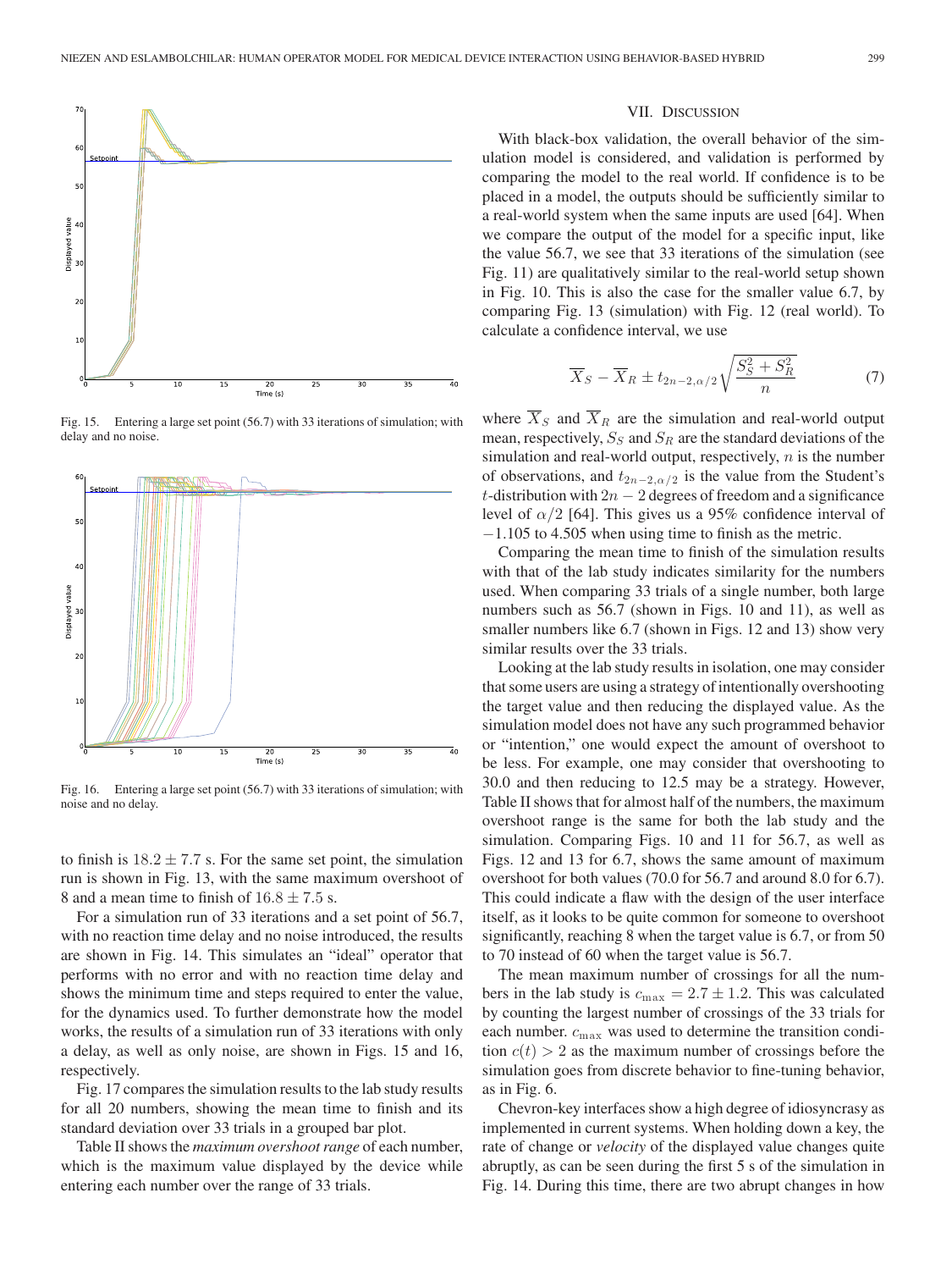

Fig. 17. Comparing simulation to lab study over 33 trials for 20 different numbers. Error bars represent standard deviation.

TABLE II MAXIMUM OVERSHOOT RANGE FOR EACH NUMBER

| Number | Lab study | Simulation |
|--------|-----------|------------|
| 1.01   | 3.0       | 2.0        |
| 1.03   | 3.0       | 3.0        |
| 11.1   | 20.0      | 30.0       |
| 12.5   | 30.0      | 30.0       |
| 1.38   | 4.0       | 3.0        |
| 2.05   | 3.0       | 3.0        |
| 2.08   | 6.0       | 3.0        |
| 21.7   | 40.0      | 40.0       |
| 24.9   | 50.0      | 40.0       |
| 2.5    | 5.0       | 4.0        |
| 40.8   | 70.0      | 50.0       |
| 43.7   | 60.0      | 50.0       |
| 4.5    | 6.0       | 6.0        |
| 45.8   | 90.0      | 60.0       |
| 5.05   | 6.0       | 6.0        |
| 5.5    | 7.0       | 7.0        |
| 56.7   | 70.0      | 70.0       |
| 5.9    | 10.0      | 8.0        |
| 62.5   | 70.0      | 70.0       |
| 6.7    | 8.1       | 8.0        |

quickly the display changes, where the internal multiplier first switches from  $0.1 \times$  to  $1 \times$  (around the 2 s mark), and then from  $1\times$  to  $10\times$  (at the 5 s mark).

Figs. 14–16 reveal how the human operator model is able to simulate human behavior. With no simulated delay or noise (see Fig. 14), the model behaves like an "ideal" operator, with minimal overshoot and quickly settling on the correct value.

When the variable reaction time delay is introduced (see Fig. 15), there is a larger tendency to overshoot, as is the case with actual human behavior (see Fig. 10). When noise is simulated (see Fig. 16), there is a larger variance in how fast the task is completed, similar to the effects of perceptual and motor noise inherent in human behavior.

# VIII. CONCLUSION

Even a well-designed user study may not be able to capture all the potential issues with a specific user interface design. Running user studies for a sufficiently long time to uncover these issues can be prohibitively time-consuming and expensive. A combination of user studies and simulations during the design process could yield better designs. The human operator model presented here is intended to be used to evaluate the first iterations of a design, when the design space is still quite large, and there are many design choices to be considered. The model helps to fine-tune variable parameters on the user interface itself, for instance, to reduce the time required to enter numbers on the interface. Once the poor design choices have been eliminated, the best designs can then be evaluated using traditional user studies.

The human operator model presented in this paper allows for the modeling of both discrete interaction events, for example, short button presses, as well as continuous interaction, where the user exchanges input and output of dynamic information with the device constantly over a period of time. The human operator model can be used to compare existing interfaces against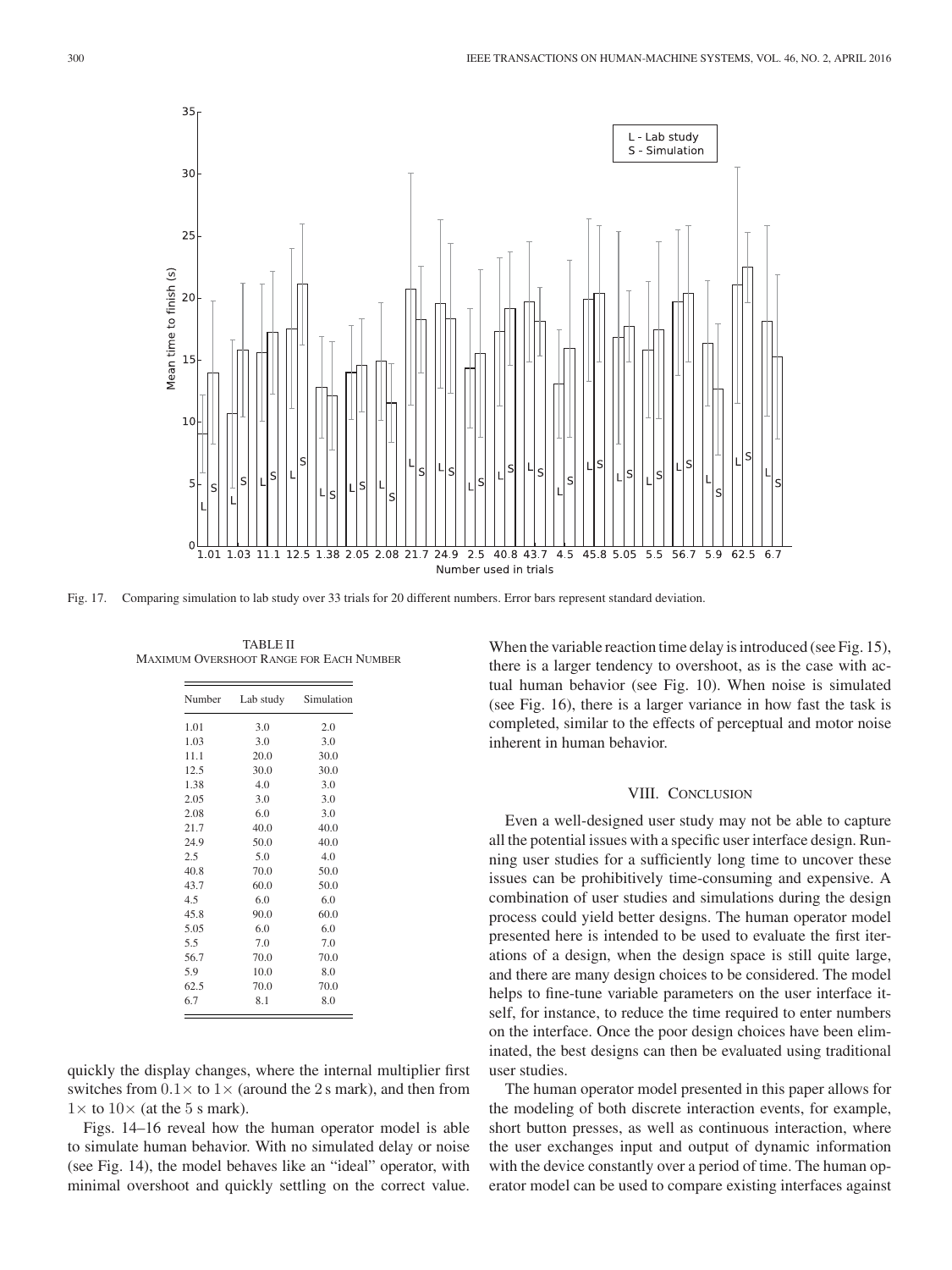simulations of interfaces that more closely mimic real-world physics, as these continuous and discrete dynamics can be simulated in the model.

Chevron-key interfaces as currently implemented have quite abrupt changes in how quickly the displayed value changes. These abrupt changes in the velocity at which the value increases does not fit with most users' conceptual models, where velocity increases gradually based on real-world physics. Human operators are well adapted to sensing and predicting physical changes. Human perception of velocity is enhanced when a control device has viscous resistance, as viscous resistance is linearly related to velocity [65]. While this is described in terms of proprioceptive feedback with input device like joysticks and computer mice, these concepts can potentially also be applied to visual or auditory feedback. One simple low-cost solution to the problems with existing chevron-style medical devices would be to modify the firmware to use a model that more closely mimics real-world physics [66], where the increase in velocity is gradual and fits better with the user's conceptual model.

Lab studies help in making sure that users understand an interaction design, while simulations help in designing the fine details of the user interface that are essential in safety-critical design, such as those of medical devices [3]. The human operator model presented here combines manual control theory with behavior-based hybrid automata to simulate both continuous and discrete interaction, enabling us to simulate aspects of user interaction at a high resolution that compares well to real-world data. It can be extended and modified for different use cases and can be connected to a variety of device models, including ones based on formal specifications.

## ACKNOWLEDGMENT

The authors would like to thank P. Oladimeji and P. Masci for their comments on an earlier draft of the article and R. Oliveira for her comments on the formal methods and model checking approaches in HCI.

#### **REFERENCES**

- [1] P. Eslambolchilar, J. Webster, and G. Niezen, "The evolution of number entry: A case study of the telephone," in *Proc. 13 Int. Conf. Human-Comput. Interaction*, 2013, pp. 538–545.
- [2] P. Oladimeji, H. Thimbleby, and A. L. Cox, "A performance review of number entry interfaces," in *Proc. 13 Int. Conf. Human-Comput. Interaction*, 2013, pp. 365–382.
- [3] A. Cauchi, P. Oladimeji, G. Niezen, and H. Thimbleby, "Triangulating empirical and analytic techniques for improving number entry user interfaces," in *Proc. ACM SIGCHI Symp. Eng. Interactive Comput. Syst.*, Rome, Italy, 2014, pp. 243–252.
- [4] W. B. Rouse and D. Gopher, "Estimation and control theory: Application to modeling human behavior," *Human Factors*, vol. 19, no. 4, pp. 315–329, 1977.
- [5] D. McFarland, *Feedback Mechanisms in Animal Behaviour*. London, U.K.: Academic, 1971.
- [6] G. Leacock and D. Thomson, "Estimation of pilot model parameters for helicopter handling qualities studies," presented at the 21st Congr. Int. Council Aeronaut. Sci., Melbourne, Australia, 1998.
- [7] D. T. McRuer and H. R. Jex, "A review of quasi-linear pilot models," *IEEE Trans. Human Factors Electron.*, vol. HFE-8, no. 3, pp. 231–249, Sep. 1967.
- [8] G. Faconti and M. Massink, "Continuous interaction with computers: Issues and requirements," in *Proceedings of Universal Access in HCI*. New Orleans, LA, USA: Lawrence Erlbaum, 2001, pp. 301–304.
- [9] M. Egerstedt, "Behavior based robotics using hybrid automata," in *Hybrid Systems: Computation and Control* (ser. Lecture Notes in Computer Science), N. Lynch and B. H. Krogh, Eds. Berlin, Germany: Springer, Feb. 2000, pp. 103–116.
- [10] E. J. Bass, K. M. Feigh, E. Gunter, and J. M. Rushby. (2011, Oct.). Formal modeling and analysis for interactive hybrid systems. [Online]. Available: http://journal.ub.tu-berlin.de/eceasst/article/view/659
- [11] J. Campos and M. Harrison, " Formally verifying interactive systems: A review," *Proc. Eurographics Workshop Des., Specification Verification Interactive Syst.*, 1997, pp. 109–124.
- [12] G. D. Abowd, H.-M. Wang, and A. F. Monk, "A formal technique for automated dialogue development," in *Proc. 1st Conf. Designing Interactive Syst.: Processes, Practices, Methods, Techn.*, 1995, pp. 219–226.
- [13] F. Paternó, "Formal reasoning about dialogue properties with automatic support," *Interacting Comput.*. vol. 9, no. 2, pp. 173–196, 1997.
- [14] J. Campos and M. Harrison, "Systematic analysis of control panel interfaces using formal tools," in *Interactive Systems. Design, Specification, and Verification* (ser. Lecture Notes in Computer Science), T. Graham and P. Palanque, Eds. Berlin, Germany: Springer, 2008, pp. 72–85.
- [15] A. Hussey, I. Maccoll, and D. Carrington, "Assessing usability from formal user-interface designs," in *Proc. Proc. Australian Softw. Eng. Conf.*, 2000, pp. 40–47.
- [16] N. Kamel and Y. Ait Ameur, "A formal model for care usability properties verification in multimodal HCI," in *Proc. IEEE Int. Conf. Pervasive Serv.*, Jul. 2007, pp. 341–348.
- [17] N. Kamel, Y. A. Ameur, S. A. Selouani, and H. Hamam, "A formal model to handle the adaptability of multimodal user interfaces," in *Proc. 1st Int. Conf. Ambient Media Syst.*, 2008, pp. 3:1–3:7.
- [18] M. L. Bolton, E. J. Bass, and R. I. Siminiceanu, "Using formal verification to evaluate human-automation interaction in safety critical systems, a review," *IEEE Trans. Syst., Man Cybern., Syst.*, vol. 43, no. 3, pp. 488–503, May 2013.
- [19] J. C. Campos, G. J. Doherty, and M. D. Harrison, "Analysing interactive devices based on information resource constraints. *Int. J. Human-Comput. Stud.*, vol. 72, no. 3, pp. 284–297, 2014.
- [20] J. Rushby, "Using model checking to help discover mode confusions and other automation surprises," *Rel. Eng. Syst. Safety*, vol. 75, no. 2, pp. 167–177, Feb. 2002.
- [21] R. M. Young, T. R. G. Green, and T. Simon, "Programmable user models for predictive evaluation of interface designs," in *Proc. SIGCHI Conf. Human Factors Comput. Syst.*, 1989, pp. 15–19.
- [22] A. Blandford, R. Butterworth, and J. Good, "Users as rational interacting agents: Formalising assumptions about cognition and interaction. in *Proc. Eurograph. Workshop Des., Specification Verification Interactive Syst.*, 1997, pp. 45–60.
- [23] R. Butterworth, A. Blandford, and D. J. Duke, "Demonstrating the cognitive plausibility of interactive system specifications." *Formal Asp. Comput.*, vol. 12, no. 4, pp. 237–259, 2000.
- [24] R. Butterworth and A. Blandford, "The role of formal proof in modelling interactive behaviour." in *Proc. Eurograph. Workshop Des., Specification Verification Interactive Syst.*, 1998, pp. 87–101.
- [25] R. Rukšėnas, P. Curzon, J. Back, and A. Blandford, "Formal modelling of cognitive interpretation," in *Proc. 13th Int. Conf. Interactive Syst.: Des., Specification, Verification*, 2007, pp. 123–136.
- [26] S. Card, T. Moran, and A. Newell, *The Psychology of Human-Computer Interaction*. Hillsdale, NJ, USA: Erlbaum, 1983.
- [27] B. E. John and D. E. Kieras, "Using GOMS for user interface design and evaluation: Which technique?" *ACM Trans. Comput.-Human Interact.*, vol. 3, no. 4, pp. 287–319, Dec. 1996.
- [28] P. Cairns and A. L. Cox, *Research Methods for Human-Computer Interaction*. Cambridge, U.K.: Cambridge Univ. Press, 2008.
- [29] P. Curzon, R. Rukšėnas, and A. Blandford, " An approach to formal verification of human–computer interaction," *Formal Aspects Comput.*, vol. 19, no. 4, pp. 513–550, 2007.
- [30] R. Rukšėnas, P. Curzon, A. Blandford, and J. Back, "Combining human error verification and timing analysis," in *Engineering Interactive Systems* (ser. Lecture Notes in Computer Science), vol. 4940, J. Gulliksen, M. Harning, P. Palanque, G. van der Veer, and J. Wesson, Eds. Berlin, Germany: Springer, 2008, pp. 18–35.
- [31] M. L. Bolton, E. J. Bass, and R. I. Siminiceanu, "Generating phenotypical erroneous human behavior to evaluate human–automation interaction using model checking," *Int. J. Human-Comput. Stud.*, vol. 70, no. 11, pp. 888–906, 2012.
- [32] M. L. Bolton, "Using task analytic behavior modeling, erroneous human behavior generation, and formal methods to evaluate the role of